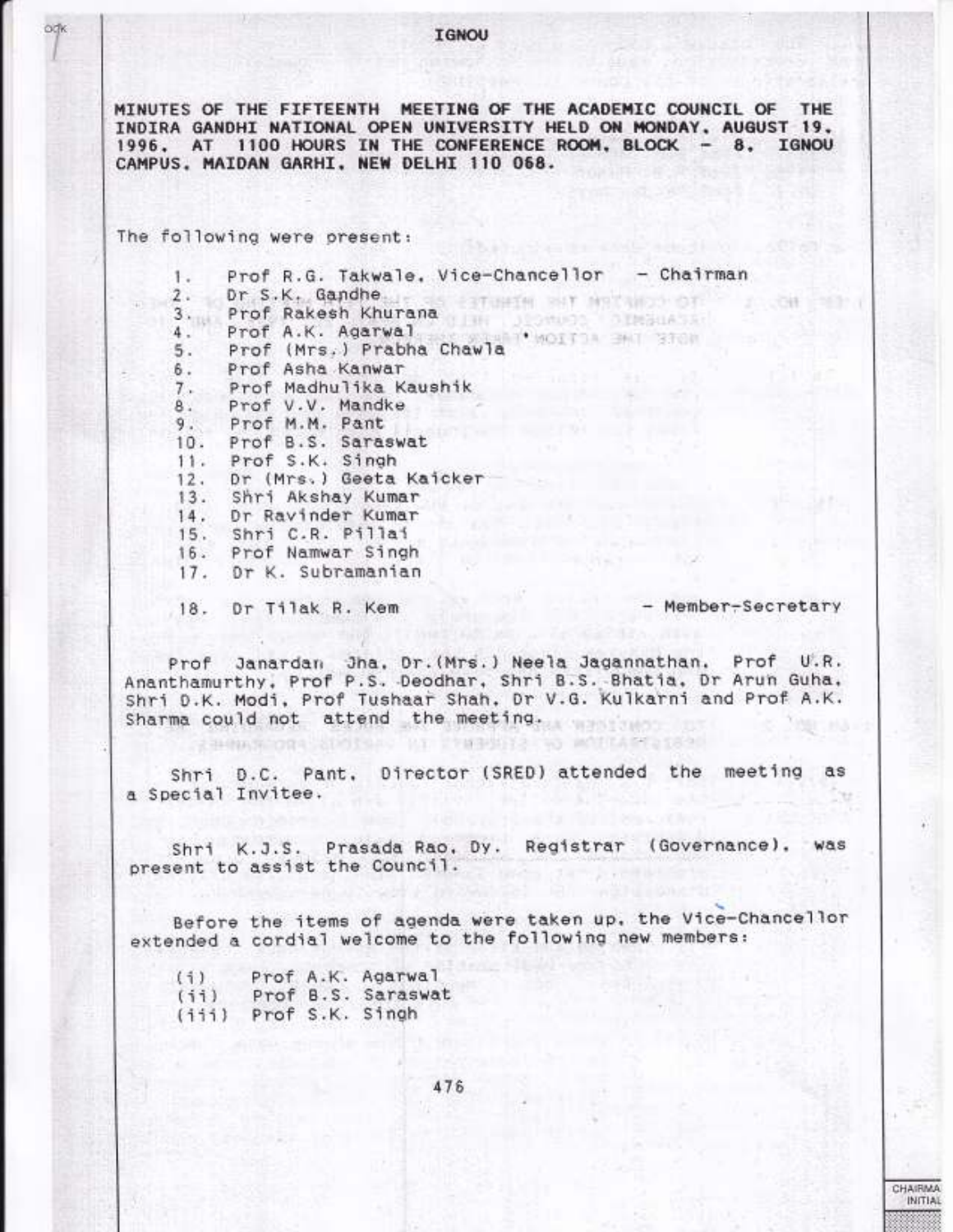The Academic Council placed on record its appreciation to contributions made by the following retiring members to the the delibrations of the Council's Meeting:

**WELFAULT SAINTS THE ROOM** 

THE BETWEEN THE RING CHART COM

Prof R.K. Bose and Light and Company of the Company  $(i)$  $(11)$ Prof R.K. Grover **FRANCISCO (TROJECTION CONTRACTOR)** NORTH (iii) Prof M.B. Menon  $(iv)$ Prof Panday Nayak

TANADO

The following items were considered:

**MACINESA** 

TO CONFIRM THE MINUTES OF THE 14TH MEETING OF THE ITEM NO. 1 ACADEMIC COUNCIL HELD ON APRIL 22, 1996 AND TO NOTE THE ACTION TAKEN THEREON.

- AC 15.1.1 It was reported that no comments have been received from any member. The Academic Council confirmed the minutes of its 14th meeting held on April 22, 1996. The Council also noted the action taken on the Minutes.
- while taking note of the Report on the action AC 15.1.2 taken on the Minutes of the last meeting, one of the members expressed a view that the action taken report could be listed as a separate item of combining it with the item instead on confirmation of minutes. It was pointed out that practice generally followed for other the authorities also is to report the action taken on the Minutes alongwith the confirmation of minutes and the system has been working well.

## TO CONSIDER AND APPROVE THE RULES REGARDING RE-ITEM NO. 2 REGISTRATION OF STUDENTS IN VARIOUS PROGRAMMES.

- AC 15.2.1 Shri D.C. Pant, Director (SRED), on a request from the Vice-Chancellor, briefly explained the salient features of the proposal. The Academic Council discussed the proposed rules regarding re-<br>registration of students to various academic<br>programmes at some length. In the course of the discussion, the following views were expressed:
	- $(1)$ While the title of the agenda note relates to re-registration of students, Para 9 of the note mentions about students registering for more than one programme in an academic year. Since this is a major policy matter, the title of the note should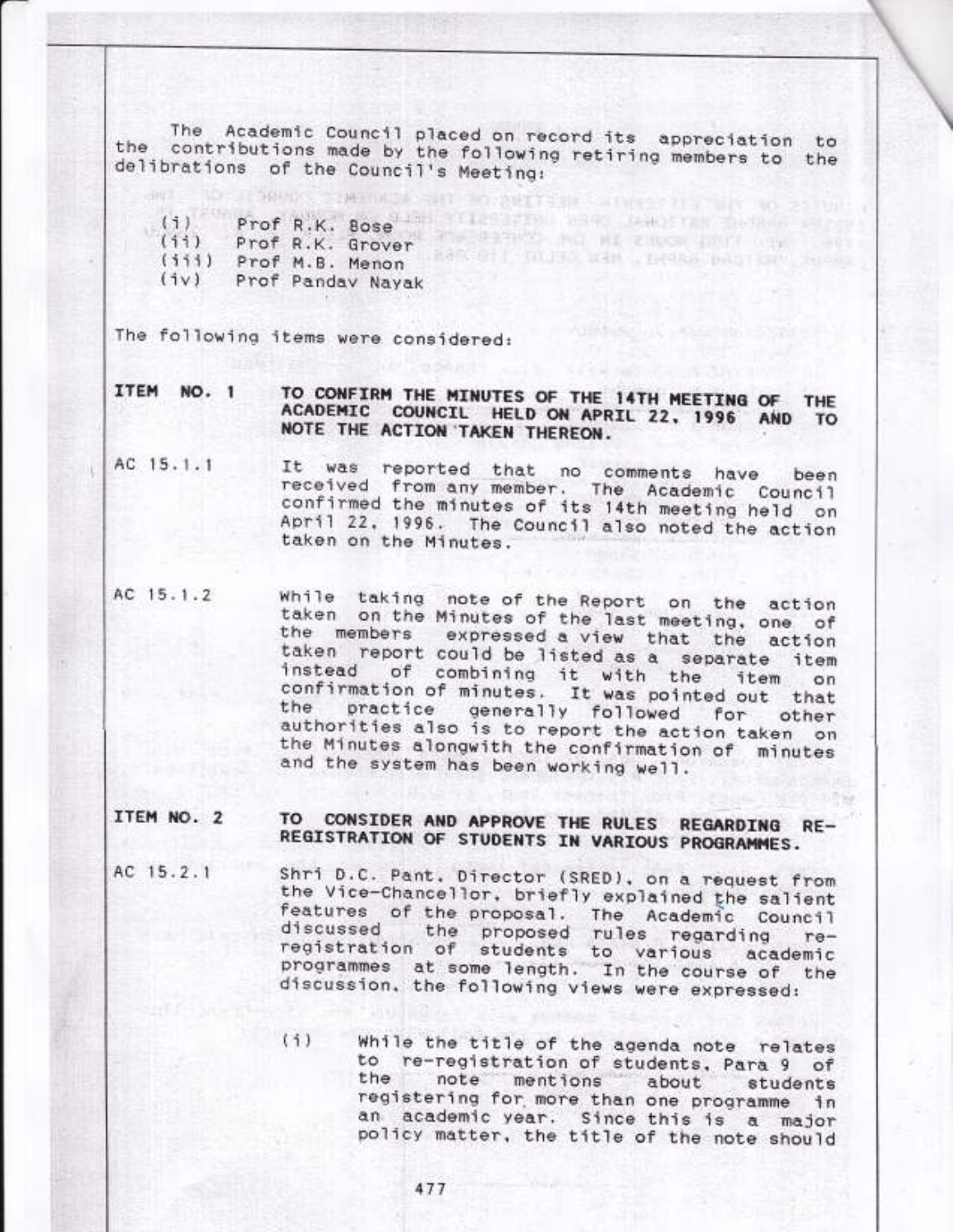**JUTE BOOK** 

and the set of the basic steamly indicated this aspect or the matter should have come as a separate item.

- (ii) Students must be intimated of any variations or changes made in the procedures which are different from what has been announced in the Programme/Application Guides. Also. University may follow the expression "Application Guide" in these rules.
- (iii) Para 7 needs clarity as there is certain amount of ambiguity in expression.
	- (iv) Re-registration Fee needs to be fixed on pro-rata basis taking into account the number of credits/courses in a programme. The charging of Re-registration Fee may have to be semester-wise for programmes which follow semester pattern.
	- (v) Most of the programmes offered by the University are heavily subsidised. This: aspect needs to be kept in mind while fixing the re-registration fee.

BACK DIRECTOR TO AN UNIVERSITY OF A RESIDENCE OF A REAL AC 15.2.2 The Council was of the view that the points mentioned above merit careful consideration. The only point which requires immediate attention, the Council noted, was the fixing of re-registration fee for practicals. Keeping this aspect in mind. the Council decided as follows:

UNAR - SEE CONTROLL TO MORAT WEEK - BET THE SAINTS

- Authorised the Vice-Chancellor to appoint a  $(i)$ Committee to examine all the issues involved for formulating procedures with regard to re-registration to various programmes and submit the report to the who may forward it to the Academic Council for its approval.
	- Authorised the Vice-Chancellor to take such  $(11)$ action as considered necessary for fixing the re-registration fee for practicals.
	- (iii) The decisions of the Vice-Chancellor with regard to re-registration fee for practical be incorporated in the procedures to be formulated by the proposed Committee.

人口的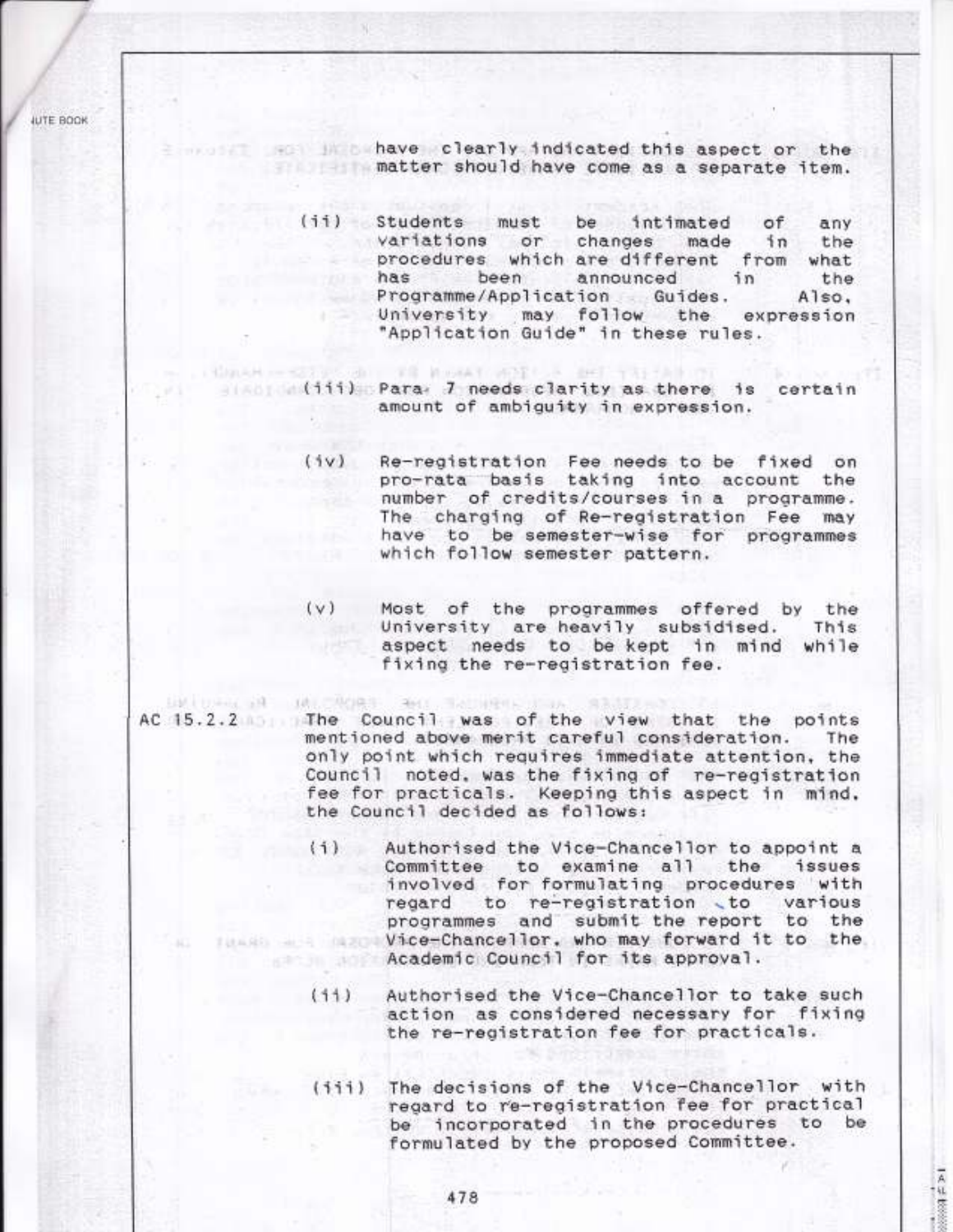M NO. 3

## TO CONSIDER AND APPROVE THE PROPOSAL FOR ISSUANCE OF DUPLICATE DEGREE/DIPLOMA/ CERTIFICATE.

- The Academic Council considered the proposal on  $15.3.1$ the issuance of duplicate copy of certificates for the Degree/Diploma/ Certificate. The Council accepted the proposal. The terms & conditions for issuing a duplicate certificate and the format of the application to be submitted by the intending student is given in the Appendix - 1.
- TO RATIFY THE ACTION TAKEN BY THE VICE-CHANCELLOR M NO. 4 IN GRANTING RESERVATION FOR OBC CANDIDATES IN IGNOU PROGRAMMES.
- The Academic Council noted that the Department  $15.4.1$ of Welfare, Ministry of Welfare, Govt. of India has written to the University for extending the Reservation Concession to OBC candidates. The Academic Council approved the proposal for providing reservation to OBC candidates as per Govt. of India norms and also ratified the action taken by the Vice-Chancellor in granting relaxation in eligibility to the candidates belonging to the OBC category at par with the SC/ST and female candidates for the admissions to all the academic programmes commencing 1997.
- TO CONSIDER AND APPROVE THE PROPOSAL REGARDING M NO. 5 CHARGING OF FEES FOR LEFT OVER PRACTICALS AND SEMINARS IN MLIS PROGRAMMES.
- The matter was considered. The Council decided  $15.5.1$ that the proposal regarding charging of fees for left over practicals and seminars for **MLIS** programme be also considered by the same Committee appointed under Resolution No. AC 15.2.2 on  $r_{\theta}$ registration of students and make a report to the Academic Council for consideration.
- TO CONSIDER AND APPROVE THE PROPOSAL FOR GRANT OF **4 NO. 6** GRACE MARKS IN TERM-END EXAMINATION SCORE.
- The Academic Council noted that at its meeting  $15.6.1$ held on 5-10-1995 it had decided to extend the benefit of grace marks upto 2% of the maximum marks prescribed for term-end examinations for all the programmes where numerical marking scheme was prescribed and that its decision was made effective from June, 1995 term-end examination. The same benefit, however, was not extended to the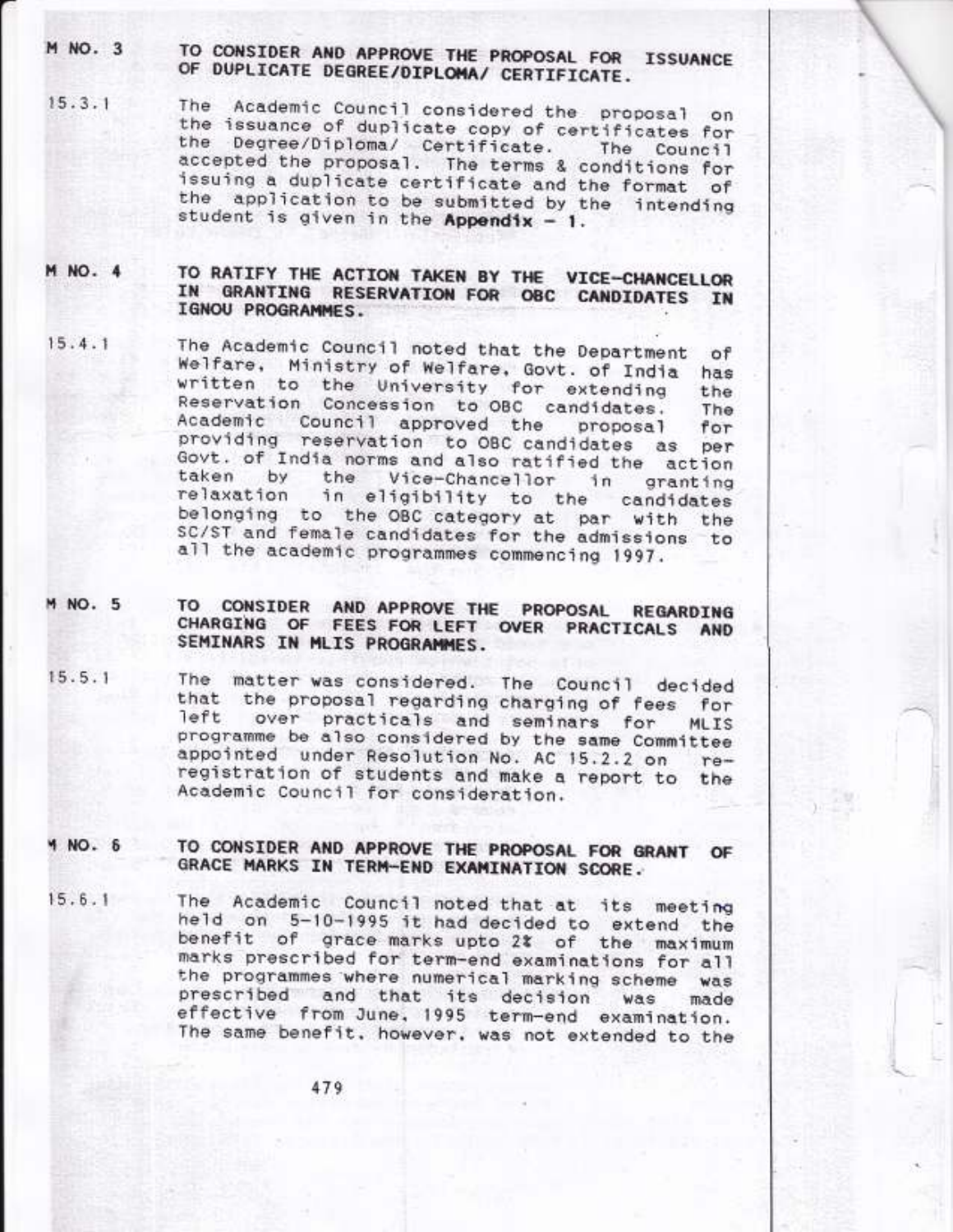students of term-end examinations held in June. 1994 and December, 1994 and that the concerned students have been representing to the University to extend the same benefit to them on the principles of equity and natural justice. The Vice-Chancellor, considering the anomalous position, granted the same benefit of grace marks to the candidates of 1994 batch also.

AC 15.6.2 The Academic Council, while ratifying the above action of the Vice-Chancellor, suggested that provision may be made in the Ordinances to create a Moderation Soard for moderating the results and that such a proposal be brought up to the Academic Council for consideration in its next meeting.

ITEM NO. 7 TO TAKE ON RECORD THE STATEMENT GIVING DETAILS OF STUDENTS/GOLD MEDALISTS WHO WERE **AWARDED** DEGREE/DIPLOMAS AT THE 7TH ANNUAL CONVOCATION.

- The Academic Council took on record the Statements AC 15.7.1 giving details of students/gold medalists who were awarded Degree/Diplomas at the 7th Annual Convocation held on May 11, 1996. The Statements are placed as Appendices - 2 & 3.
- ITEM NO. 8 TO CONSIDER THE REPORT ON THE METHODOLOGY FOR PROCESSING THE RESULT OF COURSE 4 -PROJECT WORK OF THE DIPLOMA PROGRAMME IN NUTRITION AND HEALTH EDUCATION.
- AC 15.8.1

On a request from the Vice-Chancellor, Shri D.C. Pant, briefly explained the salient features of the proposal. The Council noted that the Committee had examined the issues involved in the evaluation of project work in various programmes and developed the methodology for examining the project work for ensuring quality and reliability assessment. The Council considered in and accepted the recommendations made in the Report with the following suggested changes:

- (i) Every student undergoing Project Work must have a Supervisor.
- $(11)$ The remuneration to be fixed for the Supervisor/Examiner should have relation to **CONTRACTOR** the actual credits a project work consists.  $-44$   $-4$ Consequently, the suggested rates  $of$ Rs.300/- for PG Programmes and Rs.150/- and Rs. 100/- per student for PG programmes and UG programmes respectively needs

480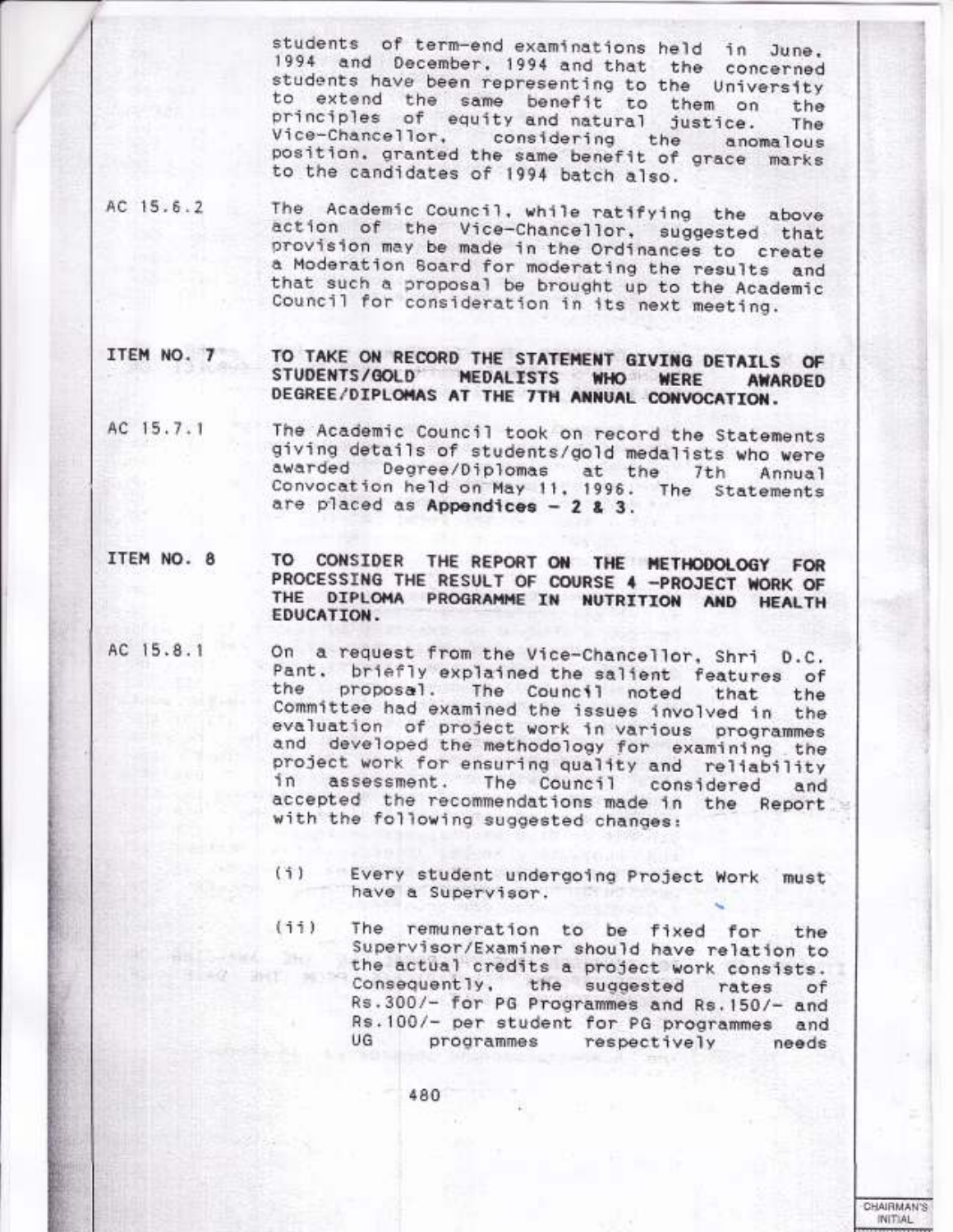rationalisation. The Council authorised the Vice-Chancellor to fix the remuneration to the Supervisors/Examiners after taking the credit load of different programmes into account. The rates thus fixed may be reported to the Academic Council at its next meeting for information.

With the above observations, the Academic Council approved the methodology to be followed for<br>evaluation of project\_works. The methodology, incorporating the suggestions made by the Academic Council, is placed at Appendix  $-4$ .

## CONSIDER THE PROPOSAL ON THE TO ... AWARD OF BACHELOR'S DEGREE WITH MAJOR IN A SUBJECT ON QUALIFYING 40 CREDIT COURSES.

The Academic Council considered the proposal and decided that the students who obtained 40 credits in a particular subject till June, 1996 term-end examination be awarded Bachelor's Degrees with a "major" in that relevant subject. The Council further approved the format of the Certificate to be issued to such students which is placed at Appendix  $-5$ .

The Academic Council noted that in order to major in a particular discipline for a Bachelor's<br>Degree, a student is expected to secure 48 credits in that discipline. While the subject was being debated. views were expressed as to the advisability of following such a rigid pattern. It was felt that open University system must endeavour to provide adequate flexibility in the The Academic choice of combination of courses. desired that the Schools may look into Council this aspect without compromising on the quality creditability of the Degrees awarded by the and IGNOU vis-a-vis other universities. The concerned Schools of Studies may examine the issues involved and suggest changes, if any, in the pattern of offering courses for securing a major in a particular discipline and brought before the Academic Council for consideration.

TO CONSIDER THE PROPOSAL FOR THE AWARDING OF DEGREE/DIPLOMA CERTIFICATE FROM THE DATE OF DECLARATION OF RESULT.

The Academic Council considered the proposal.

 $\overline{0}$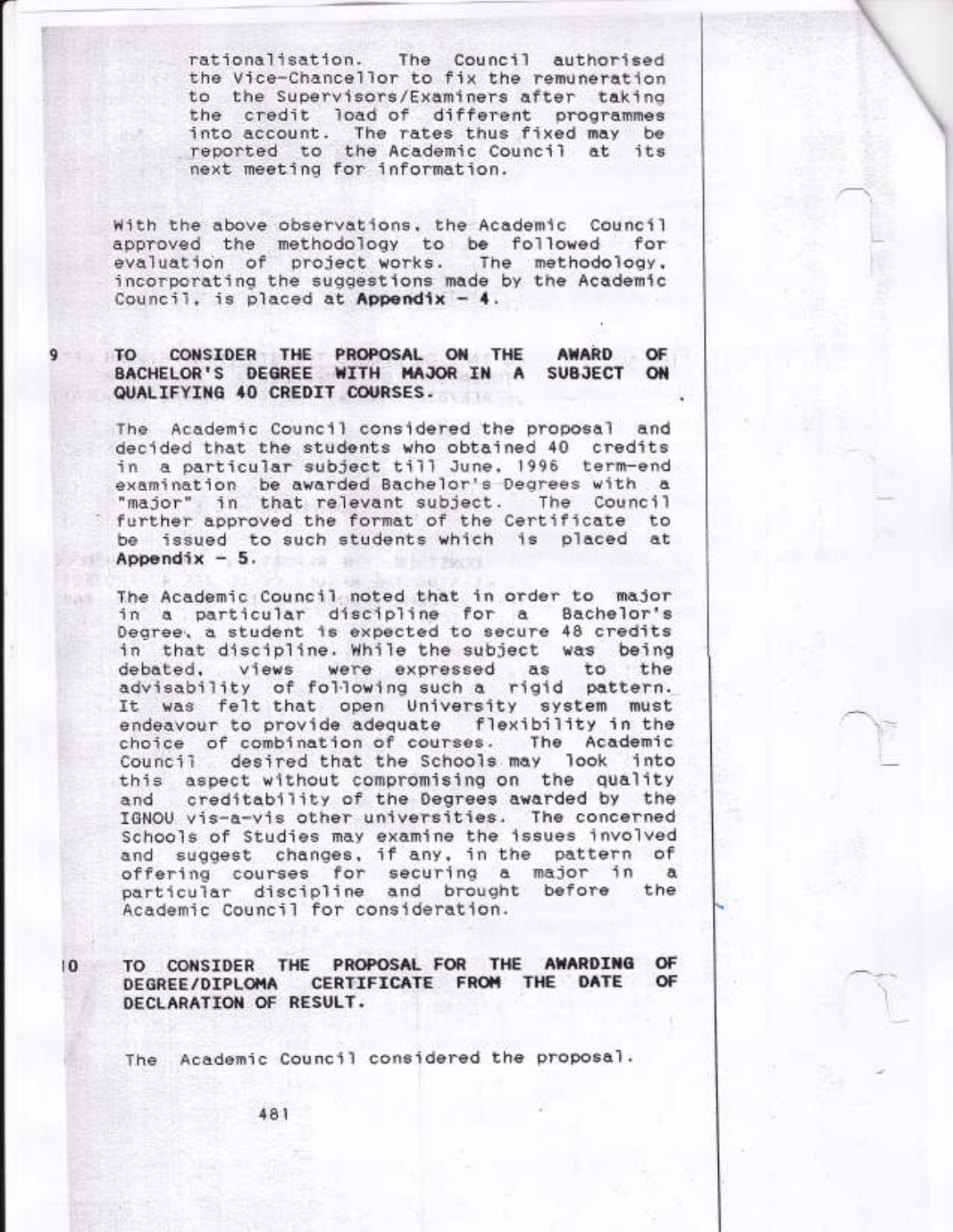**NUTE BOOK** 

AC 15.10.2 The Academic Council was of the view that for issuance of original Degree/Diploma Certificate to a student the holding of the Convocation may not be insisted as a pre-condition. The Council felt that awarding of a Degree on completion of the required courses and conferment of the Degree/Diploma formally at the Convocations be delinked. It would be enough if the Academic Council approved the list of candidates for award of Degree or Diploma who have been qualified to receive such a degree or diploma. The Council, suggested that, keeping the above observations, the University may examine the issues involved in depth and come out with a proposal for the consideration of the Academic Council.

The meeting ended with a vote of thanks to the Chair.

apuste

(R.G. TAKWALE) Vice-Chancellor